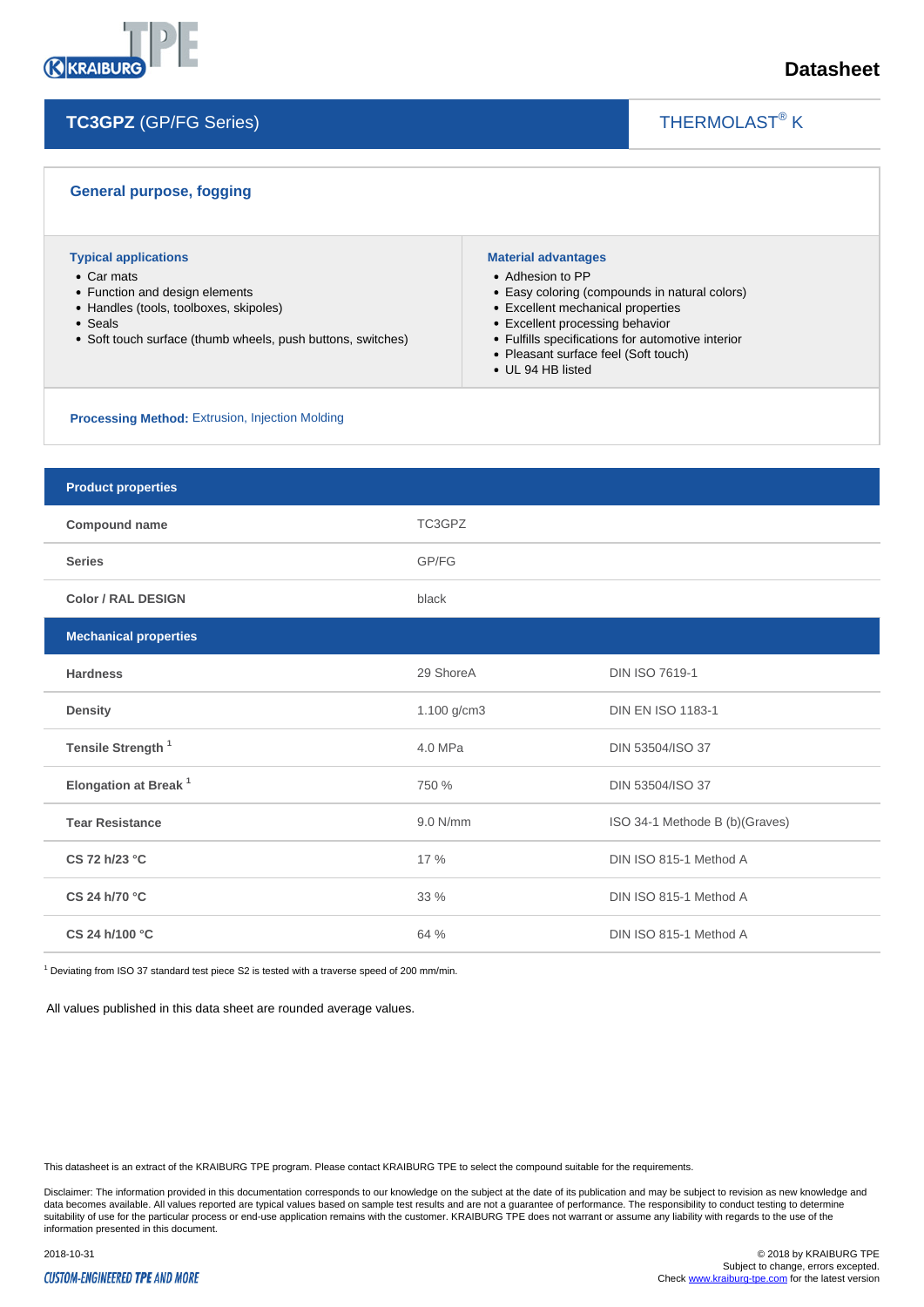

### THERMOLAST<sup>®</sup> K

 $\overline{\phantom{a}}$ 

#### **Compression Set**

# **Compression Set (acc. DIN ISO 815)**

For the compression set testing the following specimen is used: The specimen is a cylindrical disk shaped 6 mm thick and 13 mm in diameter.



The specimen is compressed by 25%. The compressed specimen is heated to the test temperature. DIN ISO 815 discribes two methods.

Method A: The specimen is allowed to recover immediately after its aging in the oven and then cooled down to room temperature. After 30 minutes the thickness of the specimen is measured and the compression set calculated.

Method B: The specimen is cooled down to room temperature after its aging in the oven and then allowed to recover.

Test results gained from method B are in general higher than from method A.

This datasheet is an extract of the KRAIBURG TPE program. Please contact KRAIBURG TPE to select the compound suitable for the requirements.

Disclaimer: The information provided in this documentation corresponds to our knowledge on the subject at the date of its publication and may be subject to revision as new knowledge and data becomes available. All values reported are typical values based on sample test results and are not a guarantee of performance. The responsibility to conduct testing to determine suitability of use for the particular process or end-use application remains with the customer. KRAIBURG TPE does not warrant or assume any liability with regards to the use of the such that is a state in the customer. KRA information presented in this document.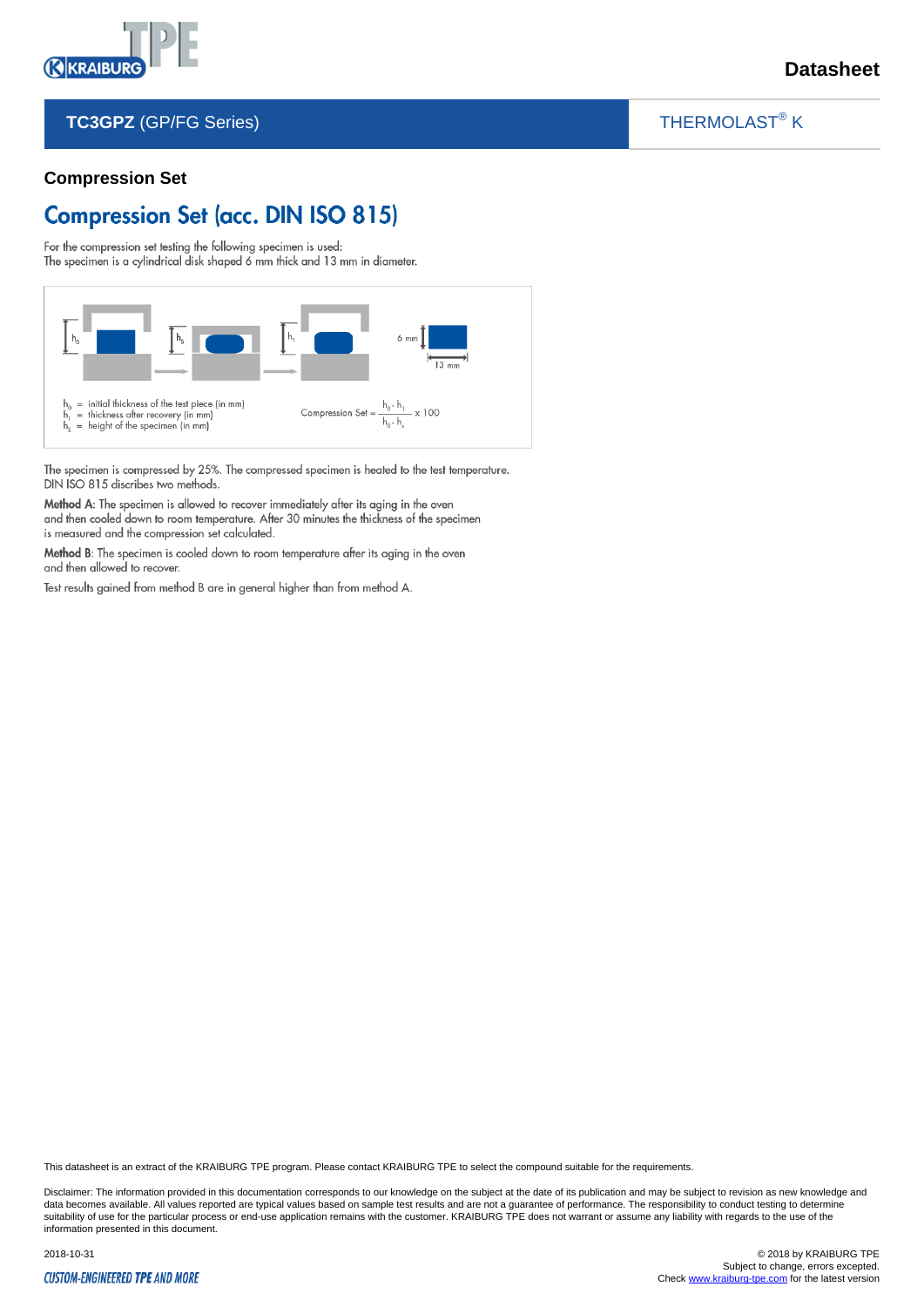

THERMOLAST<sup>®</sup> K

 $\overline{\phantom{a}}$ 

| <b>Processing Guideline Injection Molding</b> |                                                                                                                                                                                             |  |
|-----------------------------------------------|---------------------------------------------------------------------------------------------------------------------------------------------------------------------------------------------|--|
| Cylinder temperature                          | 180 - 200 - 220 °C, max. 250 °C (360 - 390 - 430 °F, max. 480 °F)                                                                                                                           |  |
| Hotrunner                                     | Hot runner temperatures: 200 -250 °C (390 - 480 °F). The runner should be empty after a maximum of<br>$2 - 3$ shots.                                                                        |  |
| Injection pressure                            | 200 - 1000 bar (2900 - 14504 psi) (depending on the size and weight of the part).                                                                                                           |  |
| Injection rate                                | In general, the fill time should not be more than 1-2 seconds.                                                                                                                              |  |
| Hold pressure                                 | We recommend to derive the optimum hold pressure from determining the solidification point, starting<br>with 40 % - 60 % of the required injection pressure.                                |  |
| Back pressure                                 | 20 - 100 bar; if color batches are used, higher back pressure is necessary.                                                                                                                 |  |
| Screw retraction                              | If an open nozzle is used processing with screw retraction is advisable.                                                                                                                    |  |
| Mold temperature                              | 25 - 40 °C (77 - 104 °F)                                                                                                                                                                    |  |
| Predrying                                     | Pre drying of the material is not necessary; if surface moisture forms as a result of changes in<br>temperature, the material should be dried for 2 - 4 hours at 60 - 80 °C (140 - 175 °F). |  |
| Needle valve                                  | With materials < 50 Shore A the use of a needle valve is advisable.                                                                                                                         |  |
| Screw geometry                                | Standard 3-zone polyolefine screw.                                                                                                                                                          |  |
| Residence time                                | The residence time is to be set as short as possible with a maximum of 10 minutes.                                                                                                          |  |
| Cleaning recommendation                       | For cleaning and purging of the machine it is appropriate to use polypropylene or polyethylene.<br>Machine must be PVC-free.                                                                |  |

This datasheet is an extract of the KRAIBURG TPE program. Please contact KRAIBURG TPE to select the compound suitable for the requirements.

Disclaimer: The information provided in this documentation corresponds to our knowledge on the subject at the date of its publication and may be subject to revision as new knowledge and<br>data becomes available. All values r